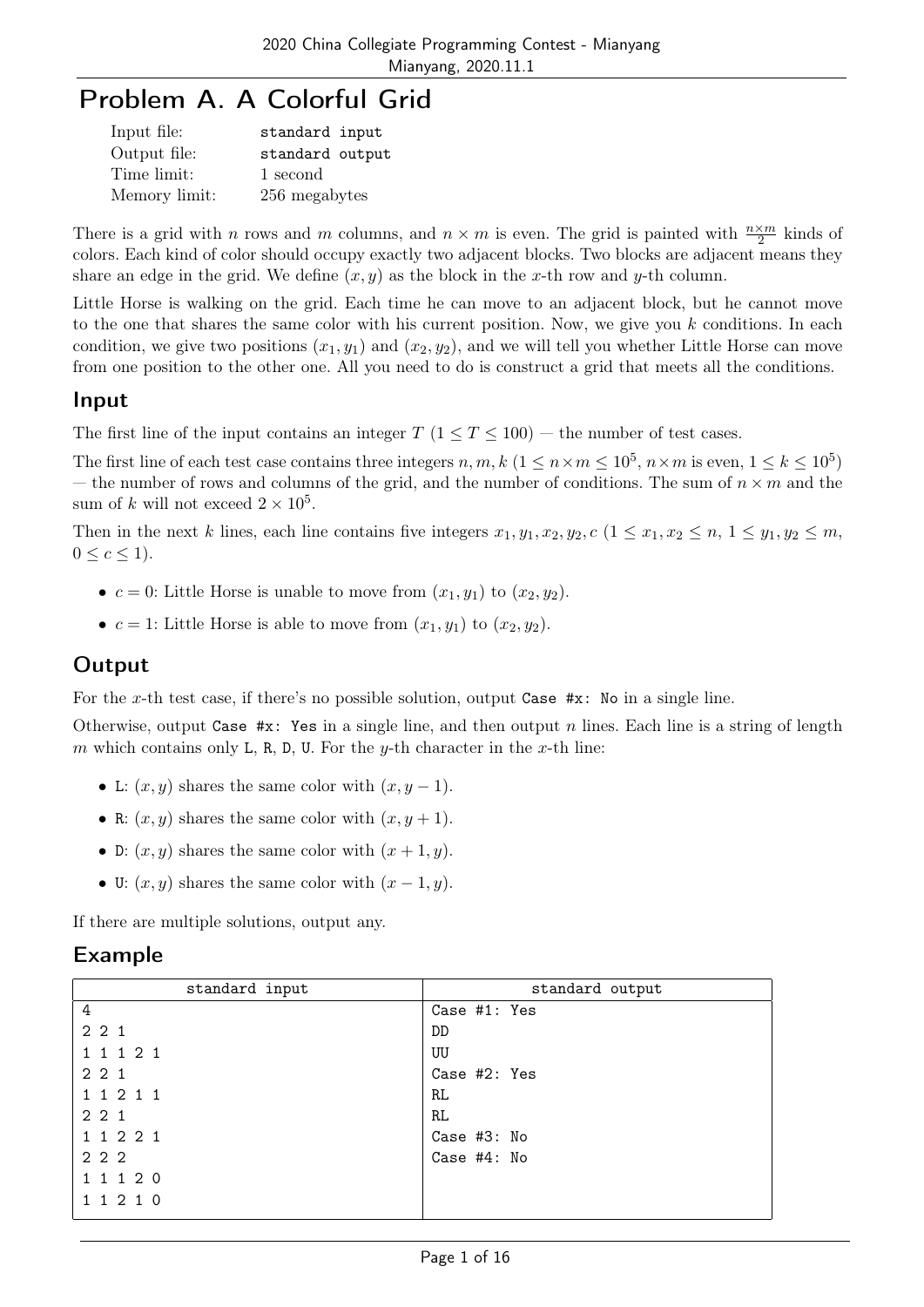# Problem B. Building Blocks

| Input file:   | standard input  |
|---------------|-----------------|
| Output file:  | standard output |
| Time limit:   | 1 second        |
| Memory limit: | 256 megabytes   |

As we know, for a three-dimensional object, we can draw its three views — front view, top view, and left view. We can regard these views as the projections of the object onto different planes.

For example, consider some blocks like this:



The three views can be drawn as follows:



But Little Rabbit thinks these views are too boring. He wants to observe these blocks in a quite special view — left-front view. Still consider the blocks given above. The left-front view can be drawn as follow:



The left-front view can also be regarded as a projection onto a plane, while the plane is at an angle of 45◦ to the left view's plane and the front view's plane. The following picture shows how it projects in a top view.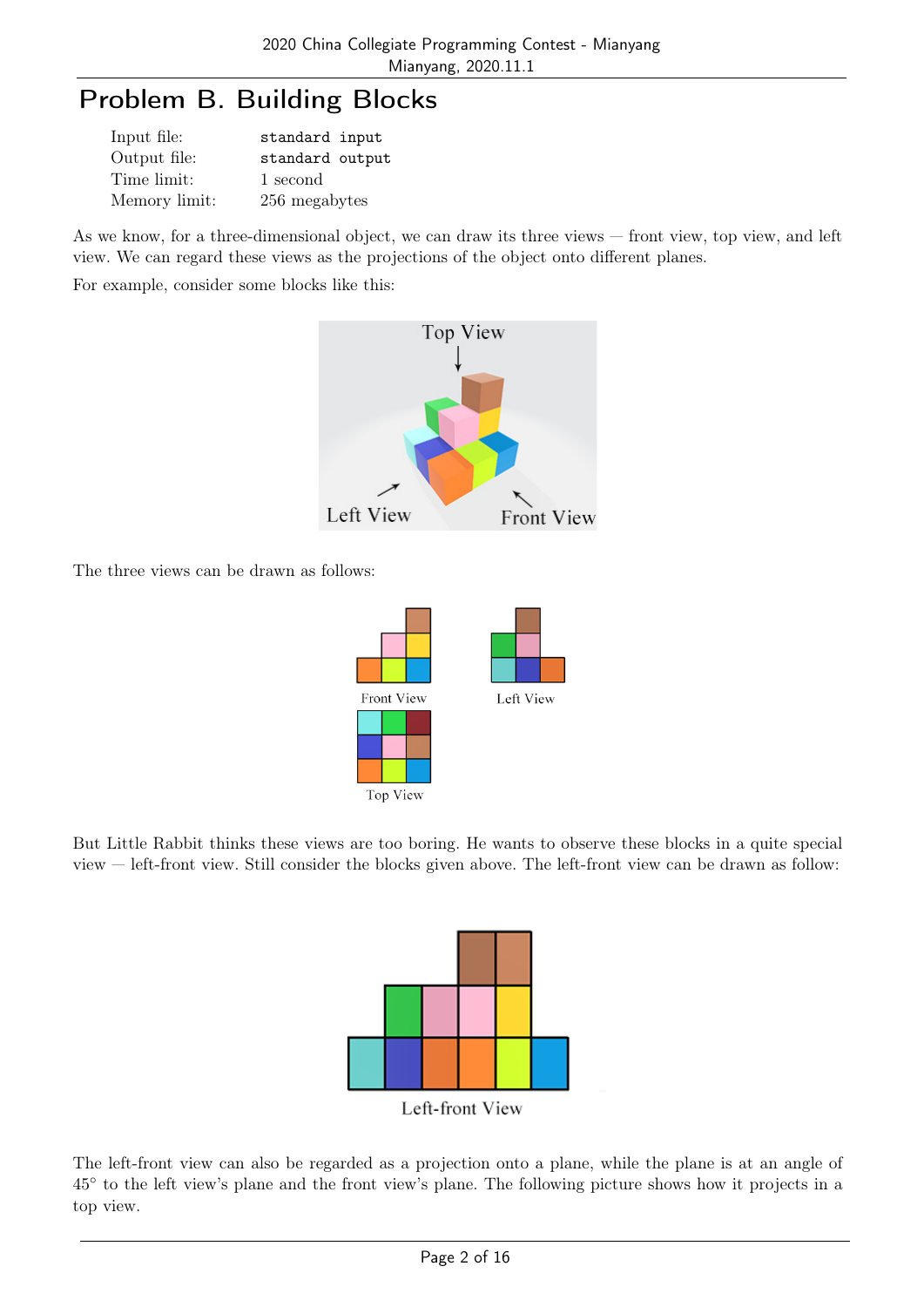

Therefore, if we regard the top view as a grid with n rows and  $m$  columns, the left-front view should have  $n + m$  columns.

Now, Little Rabbit wants to build some blocks to meet the following conditions:

- The top view is a grid with n rows and  $m$  columns. Each square should place at least one block.
- Each column of the left-front view has a height of  $a_1, a_2, \ldots, a_{n+m}$  from left to right.
- The  $x_i$ -th row and the  $y_i$ -th column of the top view has exactly  $h_i$  blocks. There are k such conditions.

Little Rabbit wonders how many different methods there are to meet all the conditions. Since the answer can be very large, please tell him the answer modulo  $10^9 + 7$ .

#### Input

The first line of the input contains an integer  $T$   $(1 \le T \le 10^5)$  – the number of test cases.

The first line of each test case contains three integers  $n, m, k$   $(1 \leq n, m, k \leq 10^5)$  – the number of rows and columns of the top view, and the number of conditions. The sum of n, the sum of m, and the sum of k will not exceed  $10^5$ .

The second line contains  $n + m$  integers  $a_1, a_2, \ldots, a_{n+m}$   $(1 \le a_1, a_2, \ldots, a_{n+m} \le 10^9)$  – the heights of the left-front view from left to right.

Then in the next k lines, the *i*-th line contains three integers  $x_i, y_i, h_i$   $(1 \le x_i \le n, 1 \le y_i \le m,$  $1 \le h_i \le 10^9$ , which means the  $x_i$ -th row and the  $y_i$ -th column of the top view has exactly  $h_i$  blocks. It's guaranteed that all  $(x_i, y_i)$  are distinct.

### **Output**

For the x-th test case, if the answer modulo  $10^9 + 7$  is y, output Case #x: y in a single line.

| standard input | standard output |
|----------------|-----------------|
| $\overline{2}$ | Case #1: 72     |
| 3 3 1          | Case $#2:2$     |
| 1 2 2 3 3 1    |                 |
| 2 3 3          |                 |
| 221            |                 |
| 2 2 2 2        |                 |
| 1 2 2          |                 |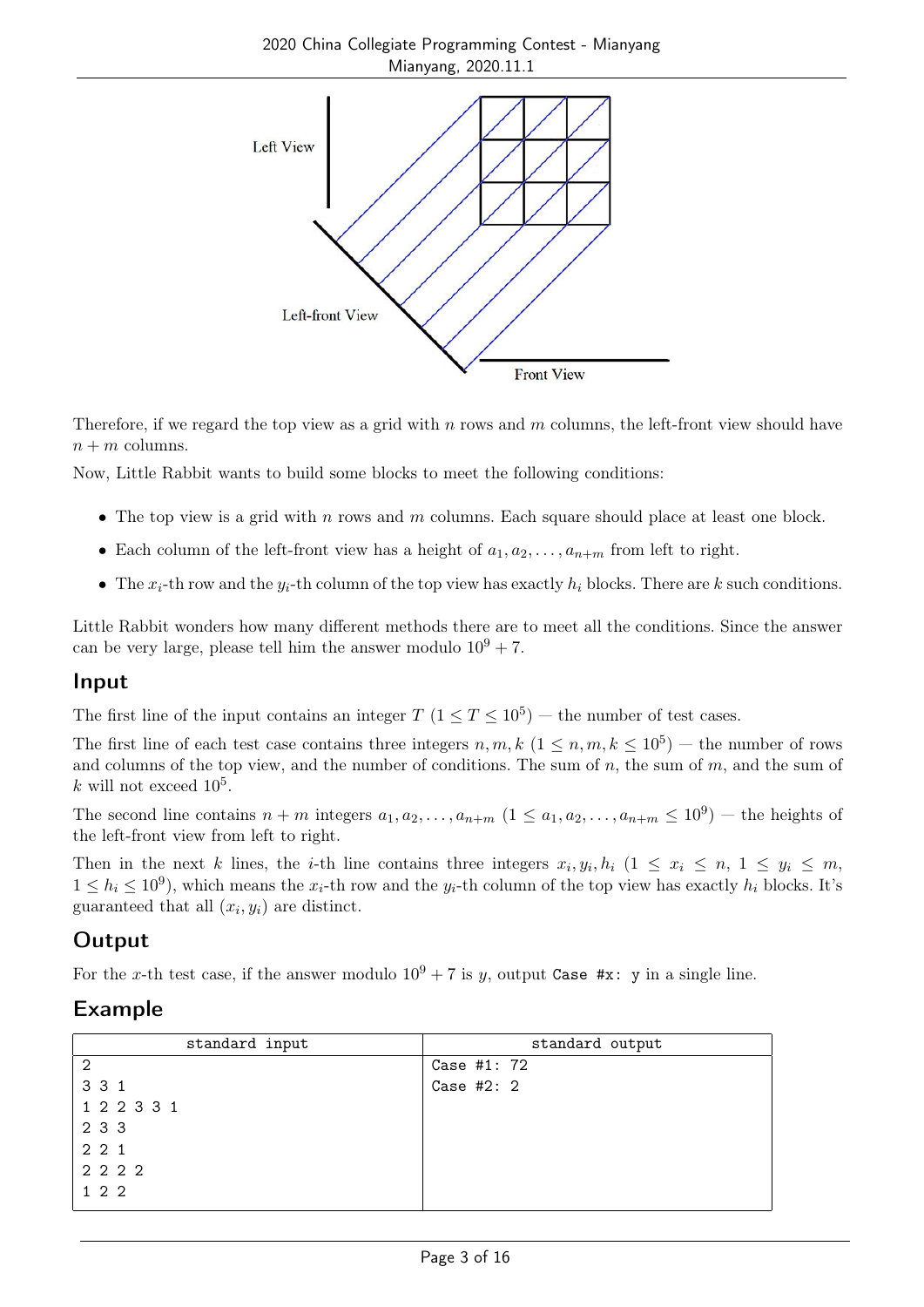## Problem C. Code a Trie

| Input file:   | standard input  |
|---------------|-----------------|
| Output file:  | standard output |
| Time limit:   | 1 second        |
| Memory limit: | 256 megabytes   |

A Trie is a tree data structure used to store strings. Here is Little Rabbit's C++ code for inserting and querying a string in a Trie. The character set is lowercase letters.

```
struct Trie {
    int e[N][26], val[N], tot; // N is a constant
    Trie () {
        tot = 0;
        val [0] = Rand(1, 1000000000);memset (e, 0, size of e);}
    void insert (const char *s, int n) { // n is the length of string s
        for (int i = 0, u = 0; i < n; u = e[u][s[i] - 'a'], i++)
            if (!e[u][s[i] - 'a')] {
                e[u][s[i] - 'a'] = ++tot;val[tot] = Rand(1, 1000000000);// Rand (l, r) can generate
                // distinct random numbers in the range of [l, r]}
    }
    int query (const char *s, int n) { // n is the length of string s
        int u = 0;
        for (int i = 0; i < n; u = e[u][s[i] - 'a'], i++)
            if (!e[u][s[i] - 'a')]break ;
        return val [u];
    }
};
```
Please note that the integers generated by Rand function are all distinct.

Little Rabbit inserts some (possibly zero) strings in the Trie by using the insert function. But after a while, he totally forgets those strings he has inserted. So he uses the query function n times to query some strings and gets  $n$  return values. According to these values, you need to tell Little Rabbit how many nodes the Trie has at least. Please note that the root of the Trie should also be counted as a node. In the code above, the number of nodes is tot  $+1$ .

#### Input

The first line of the input contains an integer  $T (1 \le T \le 5000)$  — the number of test cases.

The first line of each test case contains an integer  $n (1 \le n \le 10^5)$  – the number of times Little Rabbit uses the query function.

Then in the next n lines, each line contains a string s containing only lowercase letters and an integer  $v$  $(1 \le v \le 10^9)$ , which means Little Rabbit queries the string s, and the return value is v. The sum of the lengths of the strings in each test case will not exceed  $10^5$ , and the sum of the lengths of the strings in all test cases will not exceed  $5 \times 10^5$ 

### **Output**

For the x-th test case, if the answer is  $y$ , output Case  $\#x$ : y in a single line. If no Trie can meet the conditions, output Case #x: -1 in a single line.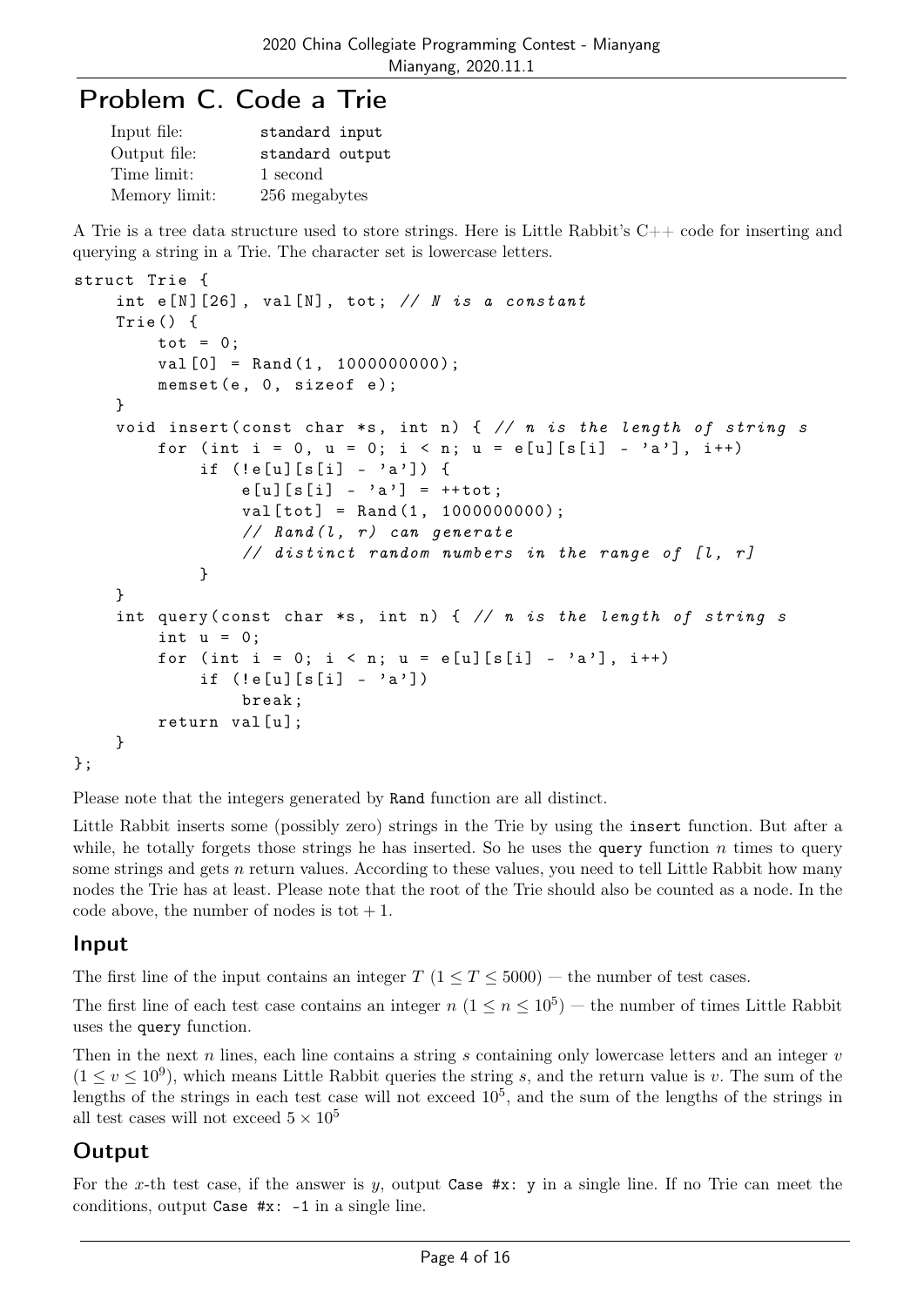| standard input  | standard output |
|-----------------|-----------------|
| $\,6\,$         | Case #1: $3$    |
| $\overline{2}$  | Case #2: 1      |
| aa 1            | Case #3: 1      |
| a <sub>2</sub>  | Case $#4:3$     |
| $\mathbf{1}$    | Case #5: $-1$   |
| a <sub>1</sub>  | Case #6: $-1$   |
| 3               |                 |
| aa 1            |                 |
| ab <sub>1</sub> |                 |
| ac <sub>1</sub> |                 |
| $\overline{2}$  |                 |
| aa 1            |                 |
| ac <sub>2</sub> |                 |
| 3               |                 |
| aaa 1           |                 |
| ac <sub>1</sub> |                 |
| aa <sub>3</sub> |                 |
| 3               |                 |
| aa 1            |                 |
| ac <sub>1</sub> |                 |
| a <sub>3</sub>  |                 |
|                 |                 |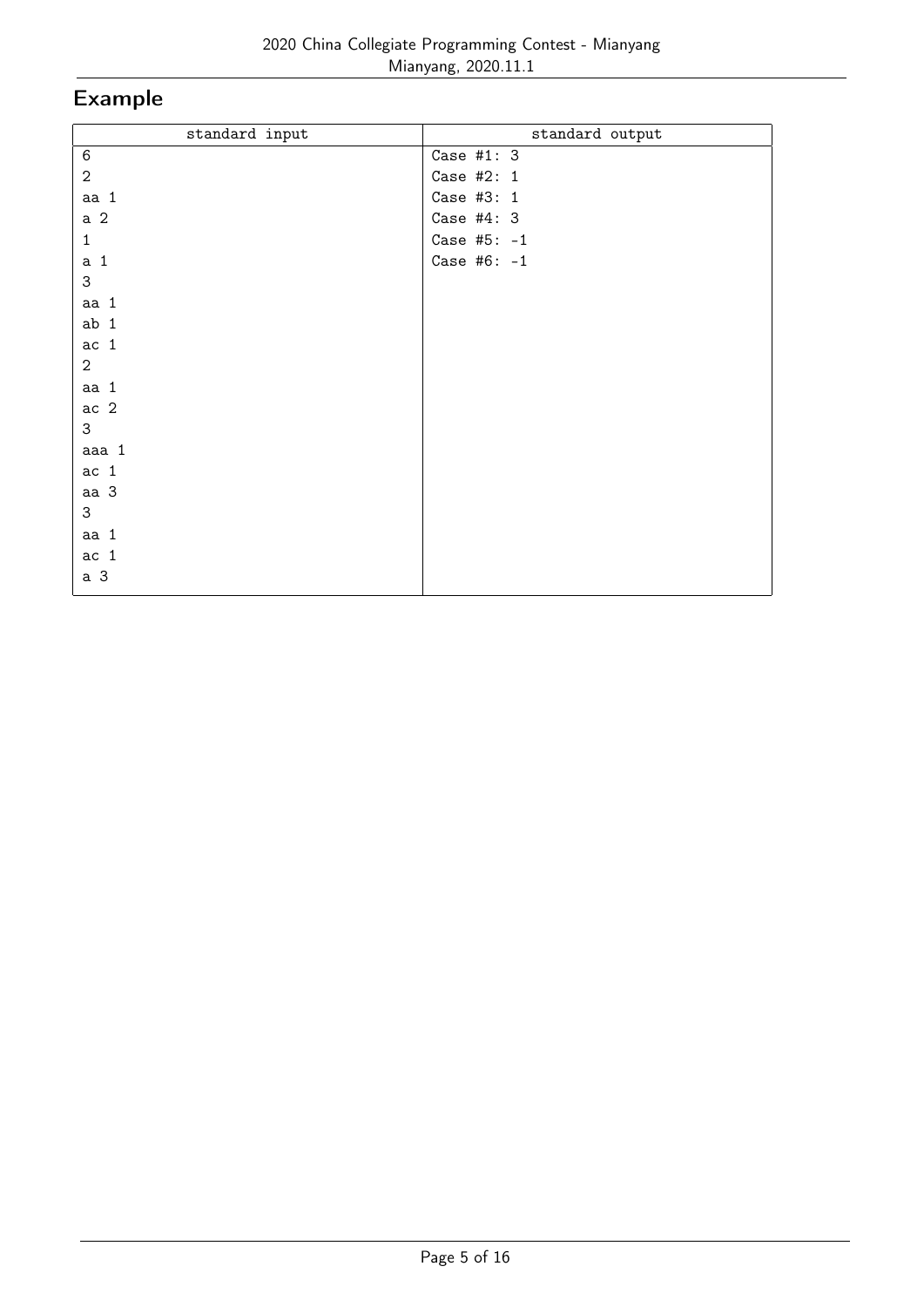# Problem D. Defuse the Bombs

| Input file:   | standard input  |
|---------------|-----------------|
| Output file:  | standard output |
| Time limit:   | 1 second        |
| Memory limit: | 256 megabytes   |

The terrorists have planted some bombs in a building! Our hero, Little Horse, decides to rescue the people in the building. Unfortunately, there is more than one bomb, and Little Horse is unable to defuse all of them. To strive for more time for other people to escape, Little Horse decides to sacrifice himself.

There are n bombs in the building, each of which has a countdown clock. In the beginning, the  $i$ -th bomb's clock is set to  $a_i$ . Then:

- 1. Little Horse chooses one bomb, making its clock increase by 1.
- 2. Every bomb's clock decreases by 1.
- 3. If at least one clock becomes lower than 0, all the bombs will explode. Otherwise, go back to step 1.

Obviously, the explosion is not avoidable. What a sad story. But Little Horse doesn't care about his survival now. He just wants to strive for more time. So can you tell him how many times he can do step 1 at most before the explosion?

#### Input

The first line of the input contains an integer  $T$  ( $1 \le T \le 100$ ) — the number of test cases.

The first line of the input contains an integer  $n (2 \le n \le 10^5)$  — the number of bombs. The sum of n will not exceed  $3 \times 10^5$ .

The next line contains n numbers  $a_1, a_2, \ldots, a_n$   $(0 \le a_1, a_2, \ldots, a_n \le 10^9)$  – the clocks of the bombs in the beginning.

### **Output**

For the x-th test case, if the answer is y, output Case  $\#x: y$  in a single line.

| standard input | standard output |
|----------------|-----------------|
|                | Case $#1: 3$    |
| 2              | Case #2: $4$    |
|                |                 |
| 3              |                 |
| 1 2 3          |                 |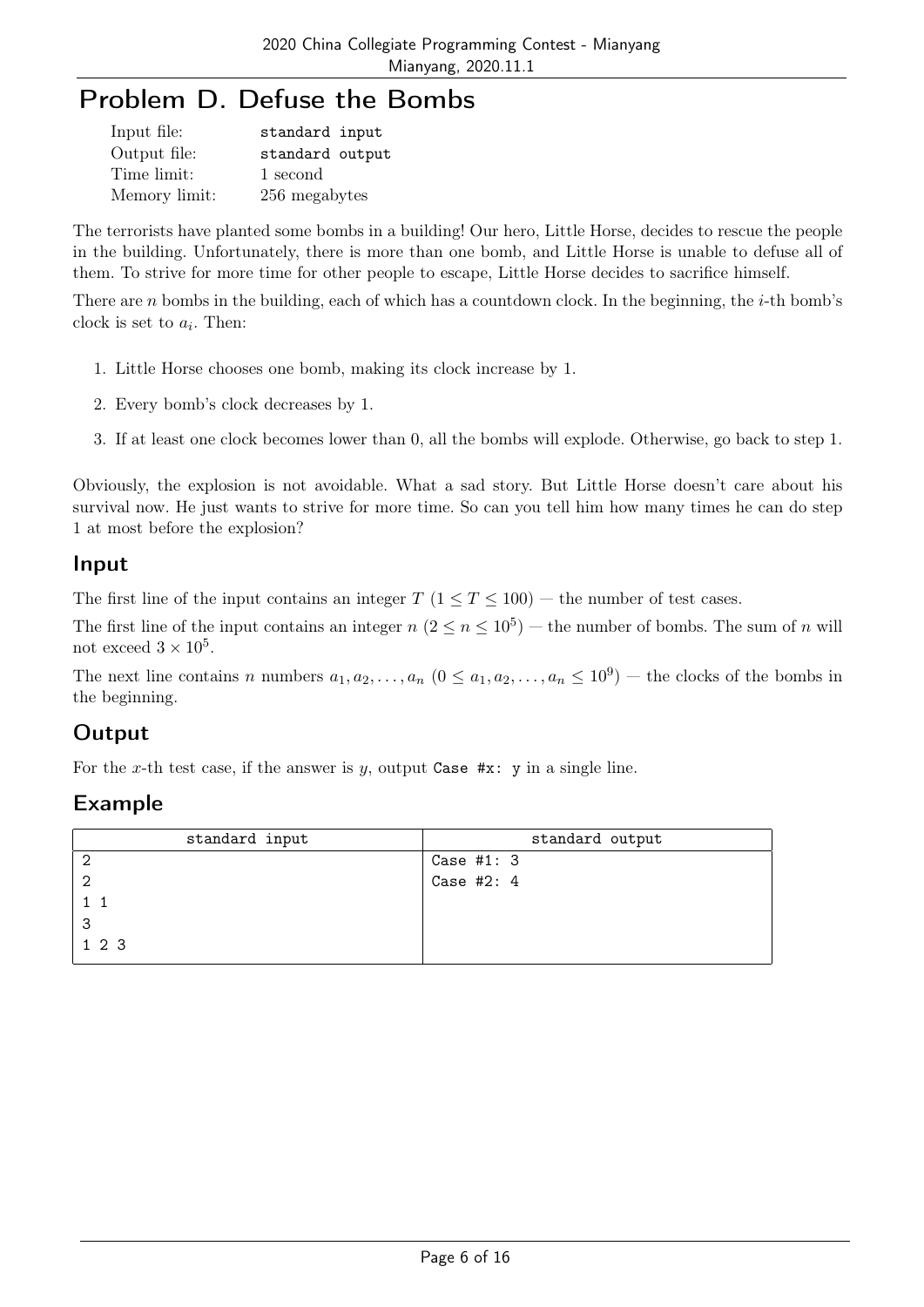# Problem E. Escape from the Island

| Input file:   | standard input  |
|---------------|-----------------|
| Output file:  | standard output |
| Time limit:   | 2 seconds       |
| Memory limit: | 256 megabytes   |

Little Horse wakes up and finds himself located on a desert island. The only way to escape from the island is by rowing a boat.

There are n islands numbered from 1 to n. Little Horse starts from one of these islands, and he needs to reach the *n*-th island to be rescued. There are m waterways, each of which connects two islands. In each waterway, the water flows from one island to the other one. Little Horse will apply the following steps in order:

- 1. Row the boat. At this step, he can go through at most k (possibly zero) waterways, either downstream or upstream. Going through each waterway will take 1 time unit.
- 2. Take a rest. At this step, he will randomly choose a waterway downstream and drift through it. He cannot stay at the current island unless there is no such waterway to drift through. Whether he moves or not, taking a rest will take 1 time unit.
- 3. Go back to step 1.

Once Little Horse reaches the n-th island, he will stop immediately. Please tell Little Horse that if he starts from the i-th island, what's the minimum time units he will spend in the worst case.

#### Input

The first line of the input contains an integer  $T$  ( $1 \le T \le 10$ ) – the number of test cases.

The first line of each test case contains three integers  $n, m, k$   $(1 \le n \le 10^5, 0 \le m \le 10^5, 0 \le k \le 50)$ — The number of islands and waterways, and the maximum number of waterways Little Horse can go through when he rows the boat. The sum of n and the sum of m will not exceed  $10^5$ .

Then in the next m lines, each line contains two integers  $u, v \in (1 \le u, v \le n, u \ne v)$ , which means there's a waterway between island u and v, and the water flows from u to v. It's guaranteed that the m waterways are all distinct, but it's possible that there's a waterway from  $u$  to  $v$  and also a waterway from  $v$  to  $u$ .

### **Output**

The output of the x-th case begins with Case  $\#x$ : in a single line.

Then in the next n lines, the  $i$ -th line contains an integer indicating the minimum time units in the worst case if Little Horse starts from the *i*-th island. If he cannot reach the *n*-th island in the worst case, output −1.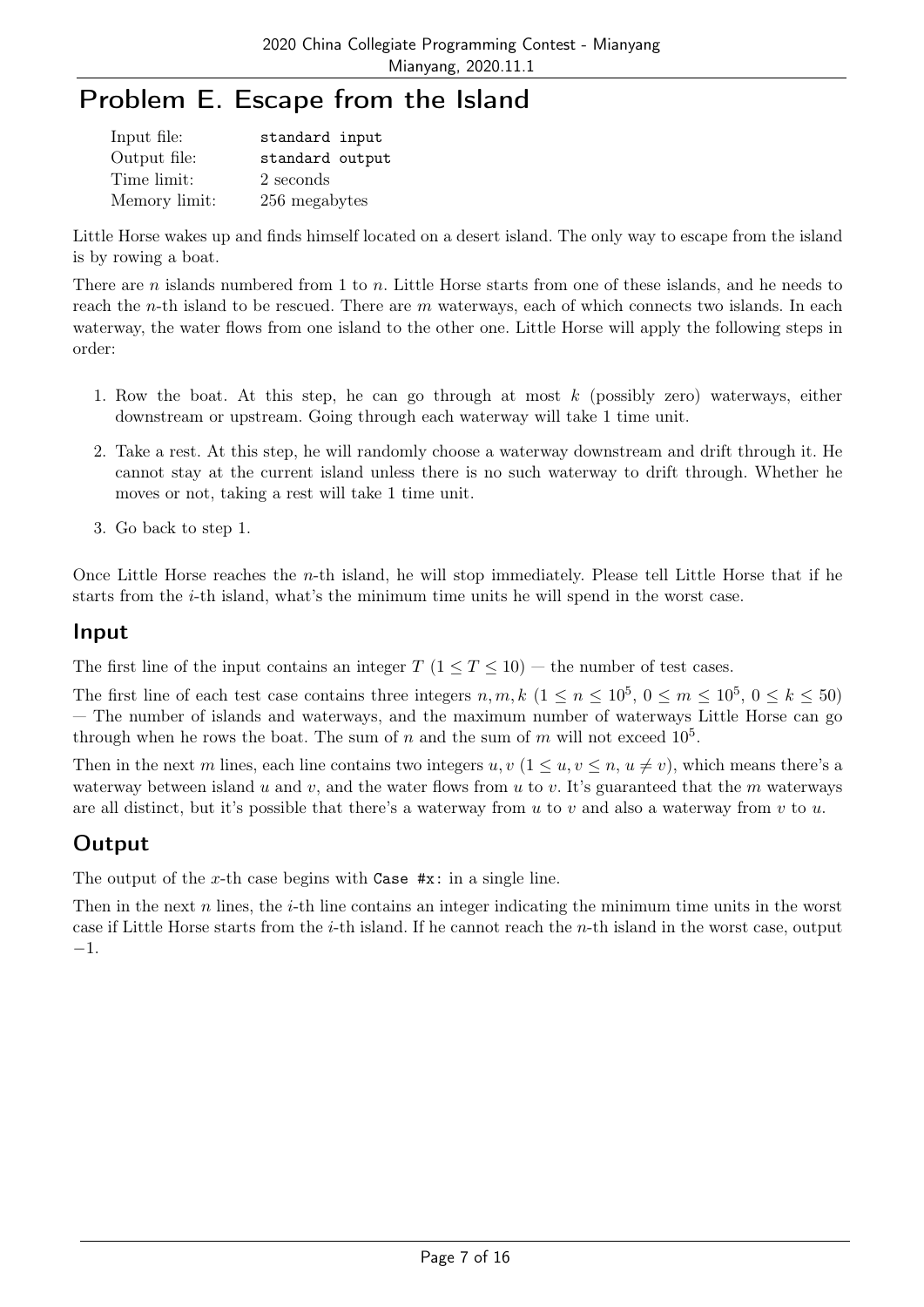| standard input | standard output |
|----------------|-----------------|
| 3              | Case #1:        |
| 3 3 1          | 1               |
| 1 <sub>2</sub> | 1               |
| 2 3            | 0               |
| 13             | Case #2:        |
| 321            | $-1$            |
| 2 <sub>1</sub> |                 |
| 3 <sub>2</sub> | 0               |
| 4 3 2          | Case #3:        |
| 2 <sub>1</sub> | 5               |
| 3 <sub>2</sub> | $\overline{2}$  |
| 4 3            | 1               |
|                | $\Omega$        |
|                |                 |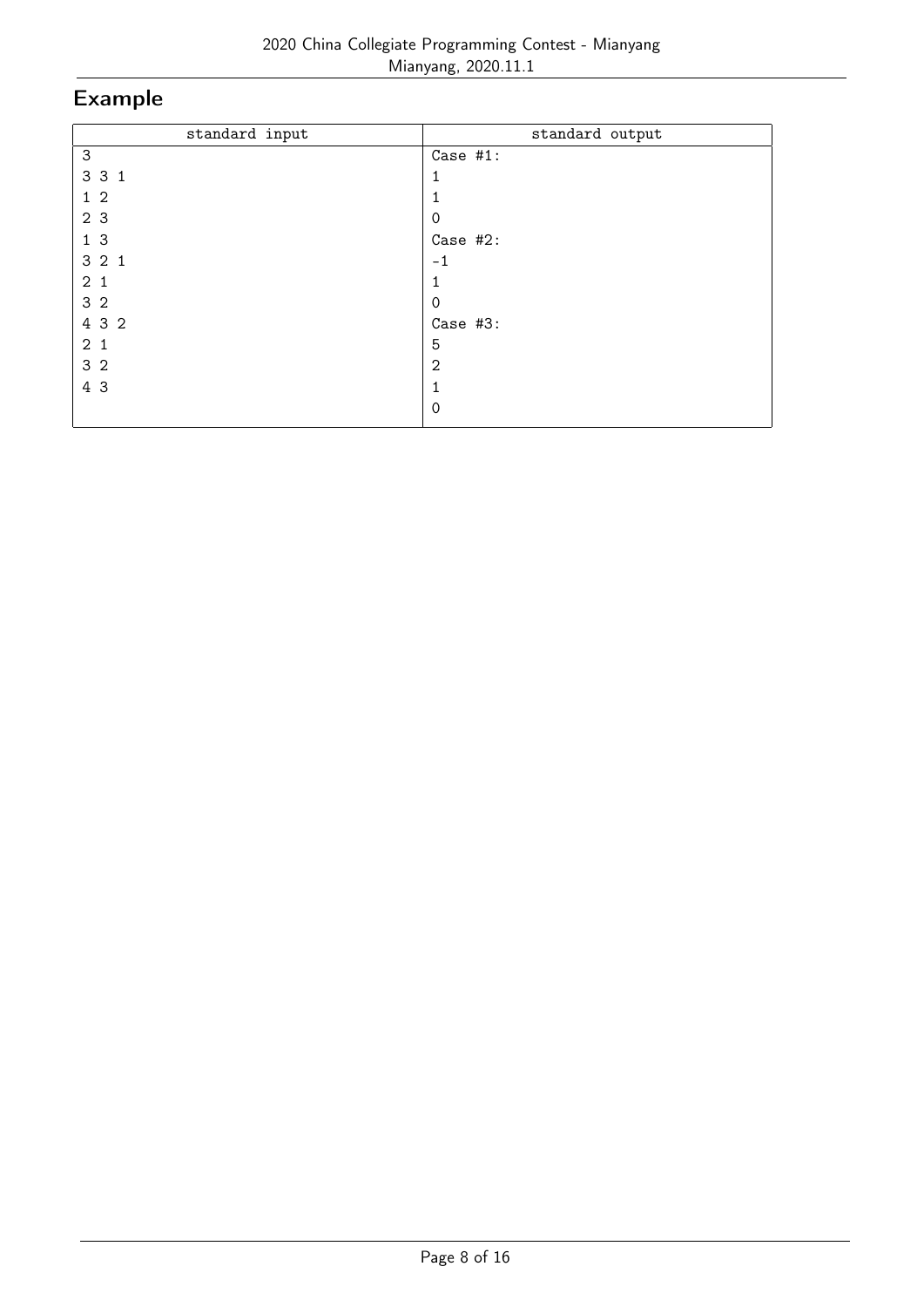## Problem F. Fracture Ray

| Input file:   | standard input  |
|---------------|-----------------|
| Output file:  | standard output |
| Time limit:   | 10 seconds      |
| Memory limit: | 512 megabytes   |

A monster is attacking our city! Our hero, Little Rabbit, comes to rescue the city. Little Rabbit has a very powerful skill — Fracture Ray. The rays can penetrate the monster and cause huge damage to it. But the monster also has a defensive skill — Hall of Mirrors. Several mirrors will be placed on the battleground, which can reflect the rays. However, since the rays are too powerful, each mirror can only reflect the ray once, and it will break down afterward.

We can regard the battleground as a two-dimensional plane, which can be described by Cartesian coordinates. There are n double-sided mirrors on the plane, which can be considered as segments that are parallel to the x-axis or y-axis. The coordinates of their endpoints are all integers.

Little Rabbit will emit  $m$  rays. Each ray starts from a point and has an initial direction which is at an angle of  $45^{\circ}$  to the x-axis and y-axis. When the ray hits a mirror, it will be reflected specularly (the angle of reflection equals the angle of incidence). And it will also break the mirror down, which means the mirror will disappear. Little Rabbit will emit the rays one by one. Only if a ray goes out of range, which means it won't hit any more mirrors, Little Rabbit will emit the next ray. It's guaranteed that the ray won't go through any points whose coordiantes are integers. See the input format for more information.

Little Rabbit has the confidence to defeat the monster. However, he wonders which mirrors the  $i$ -th ray will hit.

#### Input

The first line of the input contains an integer  $T$  ( $1 \le T \le 2$ ) — the number of test cases.

The first line of each test case contains two integers  $n, m$   $(1 \leq n, m \leq 10^5)$  – the number of mirrors and rays.

Then in the next n lines, the *i*-th line contains four integers  $x_1, y_1, x_2, y_2$   $(0 \le x_1, y_1, x_2, y_2 \le 10^9)$ , which means the endpoints of the *i*-th mirror are  $(x_1, y_1)$  and  $(x_2, y_2)$ . It's guaranteed that  $x_1 = x_2$  or  $y_1 = y_2$ , and  $(x_1, y_1) \neq (x_2, y_2)$ . It's also guarenteed that the intersection of every pair of mirrors is an empty set or only a point.

Then in the next m lines, the *i*-th line contains four integers  $x, y, z, d$   $(0 \le x, y \le 10^9, 0 \le z \le 1,$  $0 \leq d \leq 3$ , indicating the start point and the initial direction of the *i*-th ray.

The first three integers  $x, y, z$  indicate the start point of the ray.

- $z = 0$ : the ray starts at  $(x + 0.5, y)$ .
- $z = 1$ : the ray starts at  $(x, y + 0.5)$ .

The last integer d indicates the initial direction of the ray. We use a vector to describe the direction.

- $d = 0$ : the initial direction  $\vec{s} = (1, -1)$ .
- $d = 1$ : the initial direction  $\vec{s} = (-1, -1)$ .
- $d = 2$ : the initial direction  $\vec{s} = (-1, 1)$ .
- $d = 3$ : the initial direction  $\vec{s} = (1, 1)$ .

It's guaranteed that the start point of a ray won't be on the segment of any mirror.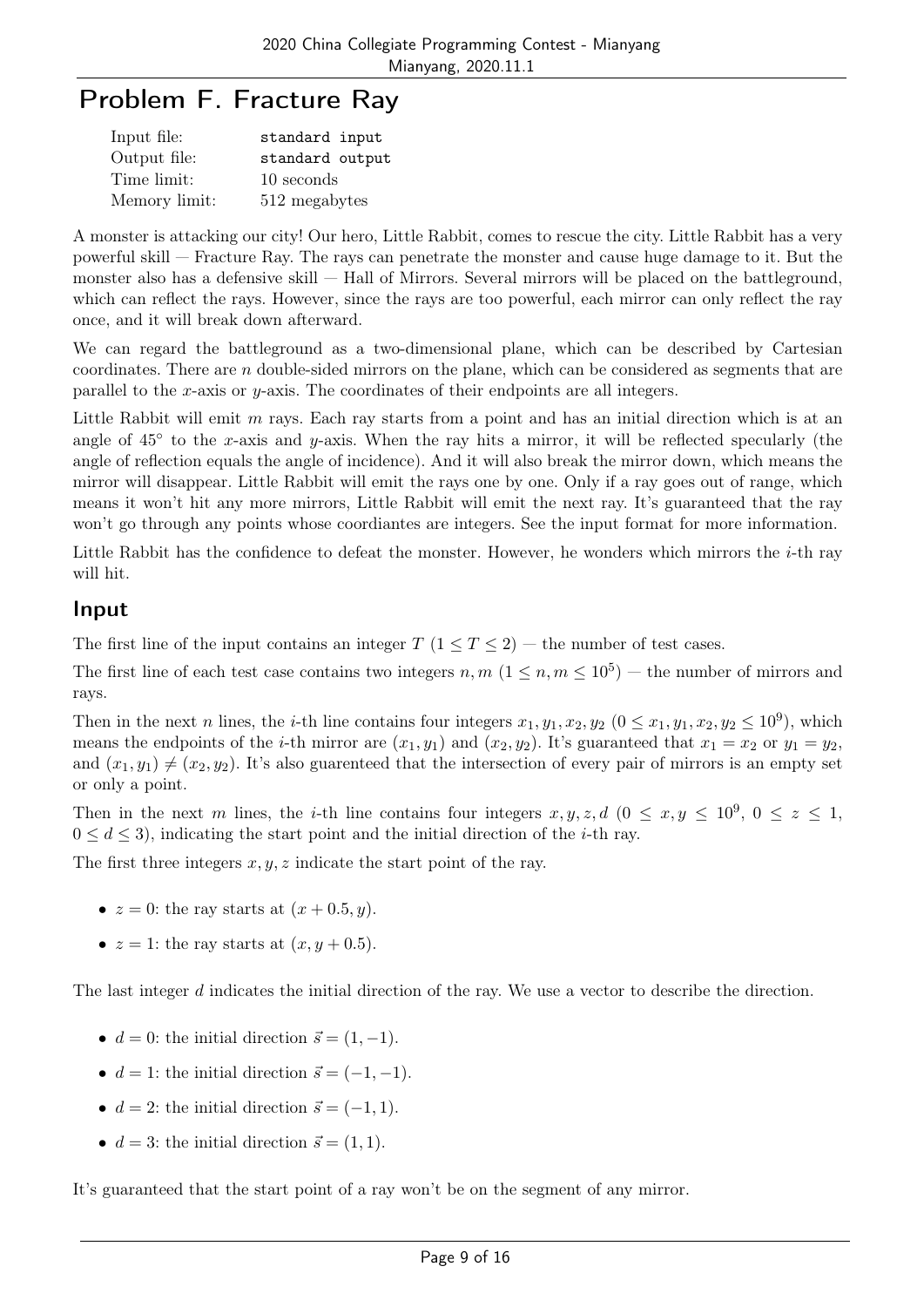## Output

The output of the x-th test case begins with Case  $\#x$ : in a single line.

Then in the next m lines, the first integer of the *i*-th line is  $y$ , which means the *i*-th ray hits  $y$  mirrors in total. Then there follows y integers, which means the *i*-th ray hits the  $a_1$ -th,  $a_2$ -th, ...,  $a_y$ -th mirror in order. These y integers must be given in the order of the ray hitting the mirror.

| standard input | standard output |
|----------------|-----------------|
|                | Case $#1$ :     |
| 4 2            | 2 1 3           |
| 1060           | 14              |
| 5 4 4 4        |                 |
| 1 3 3 3        |                 |
| 5 6 4 6        |                 |
| 7 2 1 1        |                 |
| 0203           |                 |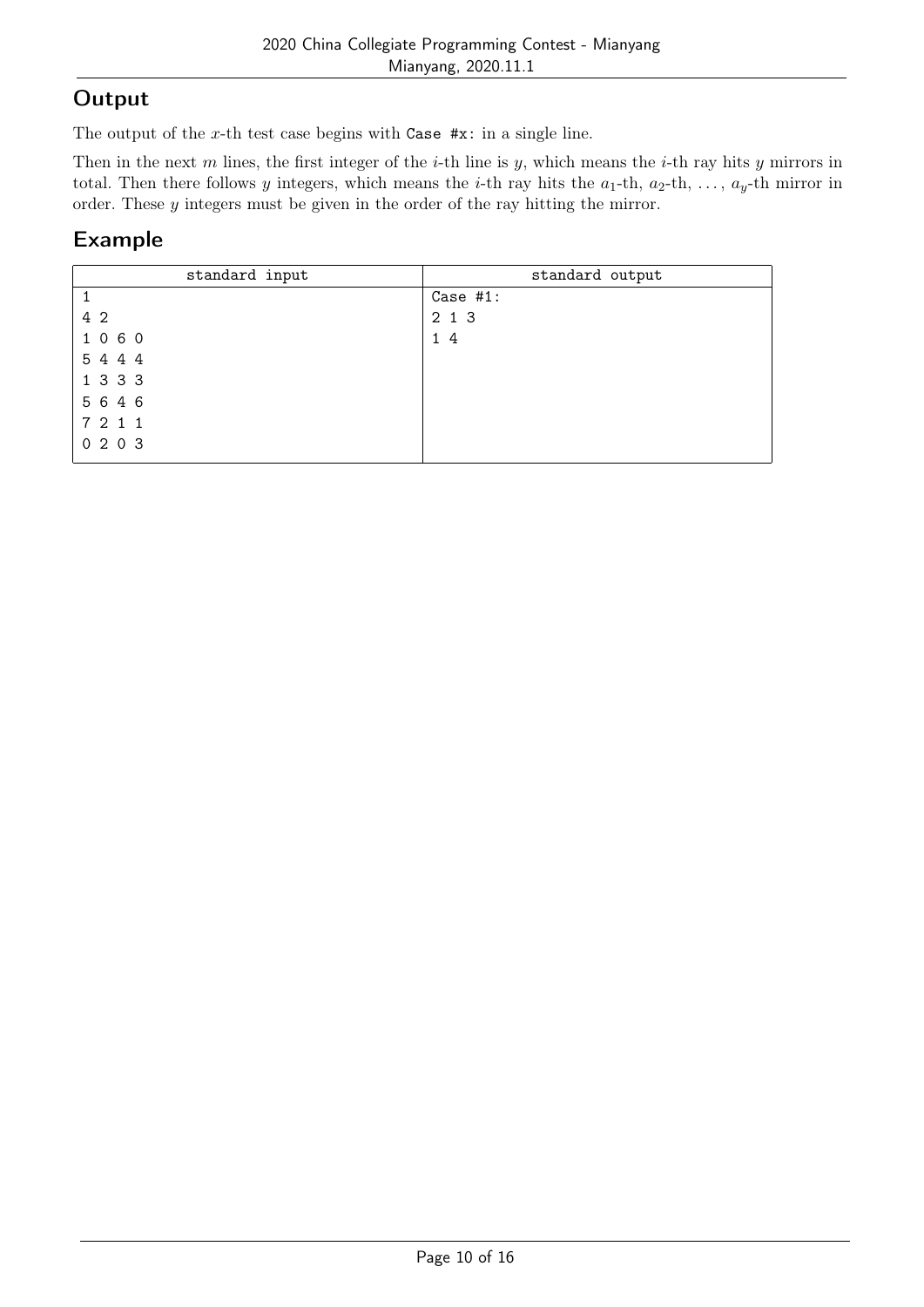# Problem G. Game of Cards

| Input file:   | standard input  |
|---------------|-----------------|
| Output file:  | standard output |
| Time limit:   | 1 second        |
| Memory limit: | 256 megabytes   |

Little Rabbit and Little Horse love playing odd card games. Now, they are playing a card game called  $0123 - game.$ 

There are several cards on the table.  $c_0$  of them are labeled with 0,  $c_1$  of them are labeled with 1,  $c_2$  of them are labeled with 2, and  $c_3$  of them are labeled with 3. Little Rabbit and Little Horse take turns to play the game, and Little Rabbit goes first. In each turn, the player should choose two cards on the condition that the sum of the numbers on the two cards is no more than 3, then replace these two cards with a card labeled with their sum. The player who cannot make a move loses the game.

Little Rabbit and Little Horse wonder who will win the game.

#### Input

The first line of the input contains an integer  $T$   $(1 \le T \le 10^5)$  – the number of test cases.

Each test case contains four integers  $c_0, c_1, c_2, c_3$   $(0 \le c_0, c_1, c_2, c_3 \le 10^9)$  – the number of cards labeled with 0, 1, 2, 3.

#### Output

For the x-th test case, if Little Rabbit wins, output Case #x: Rabbit in a single line. Otherwise, output Case #x: Horse in a single line.

| standard input | standard output  |
|----------------|------------------|
|                | Case #1: Horse   |
| 1 1 1 1        | 'Case #2: Rabbit |
| 2222           |                  |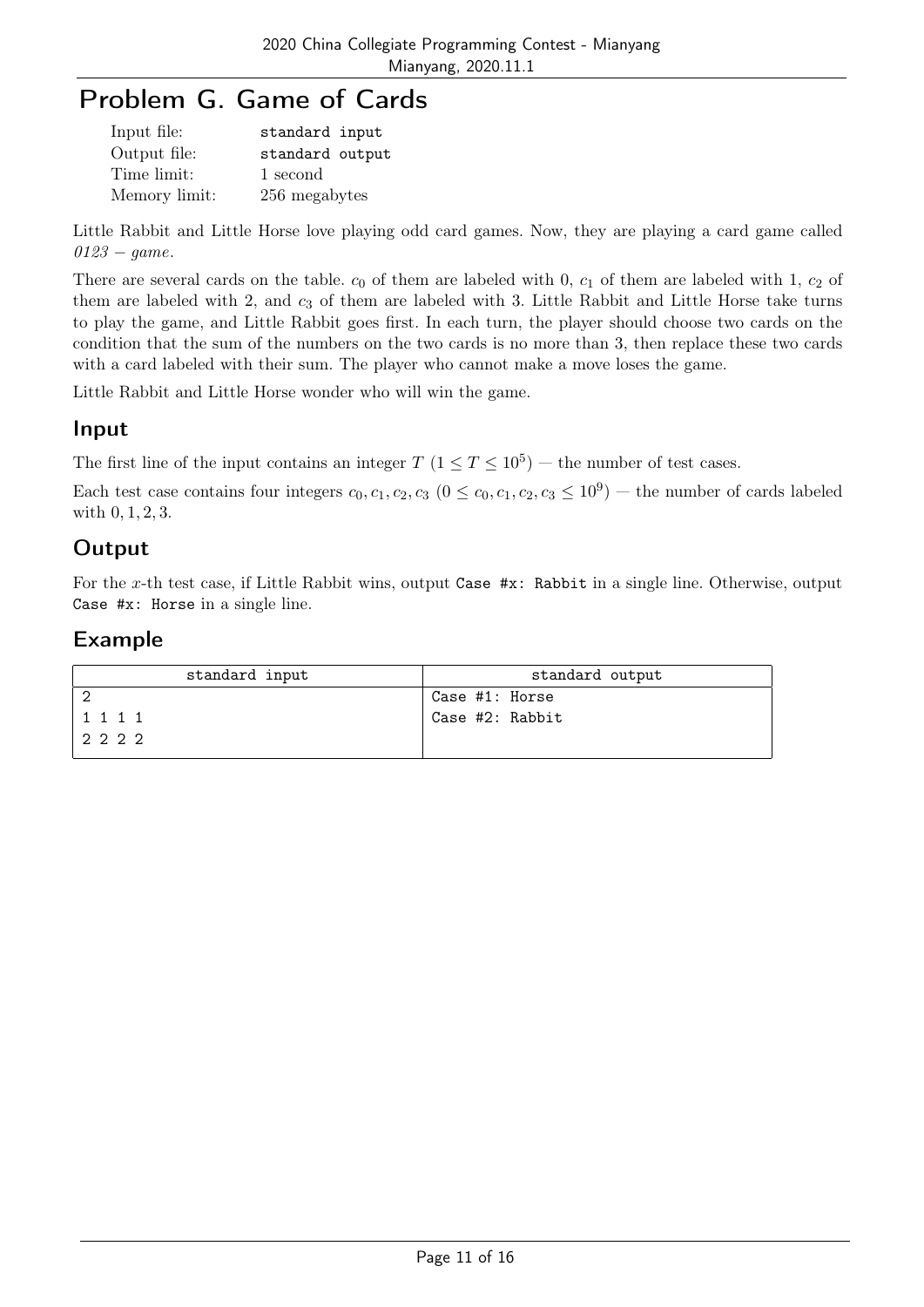# Problem H. Hide and Seek

| Input file:   | standard input  |
|---------------|-----------------|
| Output file:  | standard output |
| Time limit:   | 1 second        |
| Memory limit: | 256 megabytes   |

Little Rabbit and Little Horse are playing hide and seek on a plane that can be described by Cartesian coordinates. Little Horse is the hider and Little Rabbit is the seeker. Little Rabbit is eager to win, so he decides to cheat. He prepared three locating devices, placing one at  $(0, 0)$ , one on Little Horse, and one on himself. These devices cannot show accurate coordinates but can show the Manhattan distance between every two devices.

The Manhattan distance is the sum of the lengths of the projections of the line segment between the points onto the coordinate axes. For example, the Manhattan distance between  $(x_1, y_1)$  and  $(x_2, y_2)$  is  $|x_1 - x_2| + |y_1 - y_2|$ . That is to say, if Little Rabbit is at  $(x_1, y_1)$ , and Little Horse is at  $(x_2, y_2)$ , then Little Rabbit's devices will show  $d_{01} = |x_1| + |y_1|$ ,  $d_{02} = |x_2| + |y_2|$  and  $d_{12} = |x_1 - x_2| + |y_1 - y_2|$ .

After getting these data, it's much easier for Little Rabbit to find Little Horse. But Little Rabbit wants to know that if their coordinates are integers, how many different situations of their locations there are. Please note that when  $(x_1, y_1) \neq (x_2, y_2)$ , Little Rabbit at  $(x_1, y_1)$  and Little Horse at  $(x_2, y_2)$  is a different situation from Little Rabbit at  $(x_2, y_2)$  and Little Horse at  $(x_1, y_1)$ . It's also possible that Little Rabbit and Little Horse are at the same point.

#### Input

The first line of the input contains an integer  $T$   $(1 \le T \le 10^5)$  – the number of test cases.

Each test case contains three integers  $d_{01}, d_{02}, d_{12} \ (0 \leq d_{01}, d_{02}, d_{12} \leq 10^9)$ , the meanings of which are given above.

### **Output**

For the x-th test case, if the answer is y, output Case  $\#x: y$  in a single line.

| standard input | standard output |
|----------------|-----------------|
| 4              | Case #1: 32     |
| 2 4 2          | Case #2: 20     |
| 1 3 2          | Case #3: 48     |
| 3 4 5          | Case $#4:0$     |
| $1 \t1 \t1$    |                 |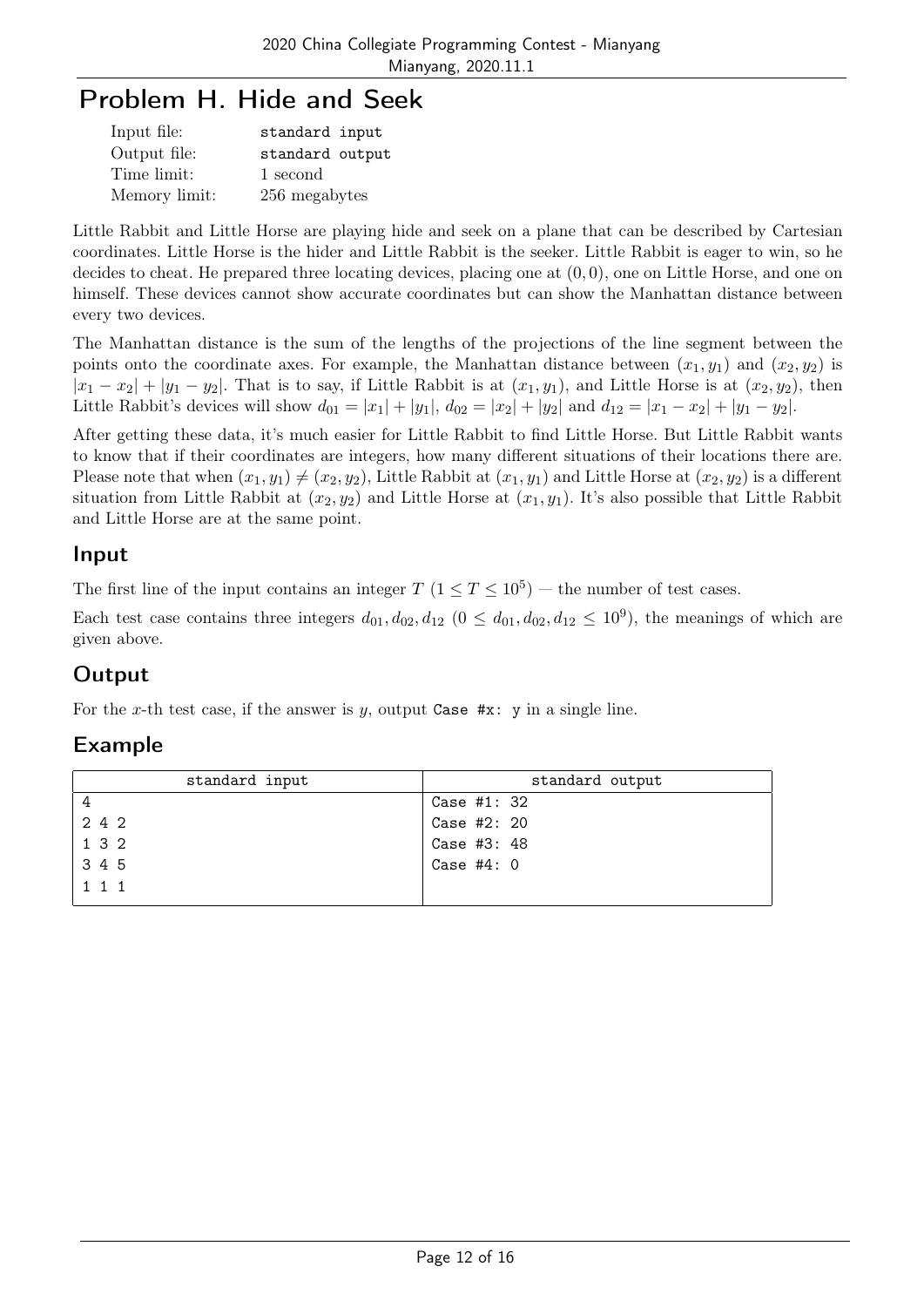### Problem I. Invaluable Assets

| Input file:   | standard input  |
|---------------|-----------------|
| Output file:  | standard output |
| Time limit:   | 3 seconds       |
| Memory limit: | 256 megabytes   |

Lucid waters and lush mountains are invaluable assets. Guided by this conviction, Little Horse starts to plant trees. Little Horse has n trees. In the beginning, the *i*-th tree has a height of  $h_i$ . To make the trees grow higher, Little Horse needs to buy fertilizers. The fertilizer which can make a tree's height increase by x has a cost of  $x^2 + c$  (c is a given const, and x must be an integer).

Now, Little Horse wants to know what's the minimum cost to make all trees' heights no less than k. There are q queries about it. Please note that buying only one fertilizer for a tree is not necessarily the best solution. For example, to make a tree's height increse by 3, one method is to spend  $3^2 + c$ , another method is to spend  $(1^2 + c) + (2^2 + c)$ .

#### Input

The first line of the input contains an integer  $T$  ( $1 \le T \le 10$ ) – the number of test cases.

The first line of each test case contains three integers  $n, c, q$   $(1 \le n, q \le 10^5, 1 \le c \le 10^4)$  – the number of trees, the given const, and the number of queries.

Then the next line contains n integers  $h_1, h_2, \ldots, h_n$   $(0 \le h_1, h_2, \ldots, h_n \le 10^9)$  — the height of each tree in the beginning.

Then in the next q lines, each line contains an integer  $k$   $(0 \le k \le 10^9)$ , indicating the query.

It's guaranteed that  $h_1, h_2, \ldots, h_n$  and k are generated uniformly and randomly within [0, 10<sup>9</sup>].

### **Output**

The output of the x-th test case begins with Case  $\#x:$  in a single line.

Then in the next q lines, each line contains an integer, indicating the answer to each query.

| standard input | standard output |
|----------------|-----------------|
| $\overline{2}$ | Case #1:        |
| 3 2 3          | 3               |
| 3 0 2          | 6               |
| 1              | 12              |
| $\mathbf{2}$   | Case #2:        |
| 3              | 4               |
| 4 3 5          | 7               |
| 0234           | 15              |
| 1              | 25              |
| $\overline{2}$ | 40              |
| 3              |                 |
| 4              |                 |
| 5              |                 |
|                |                 |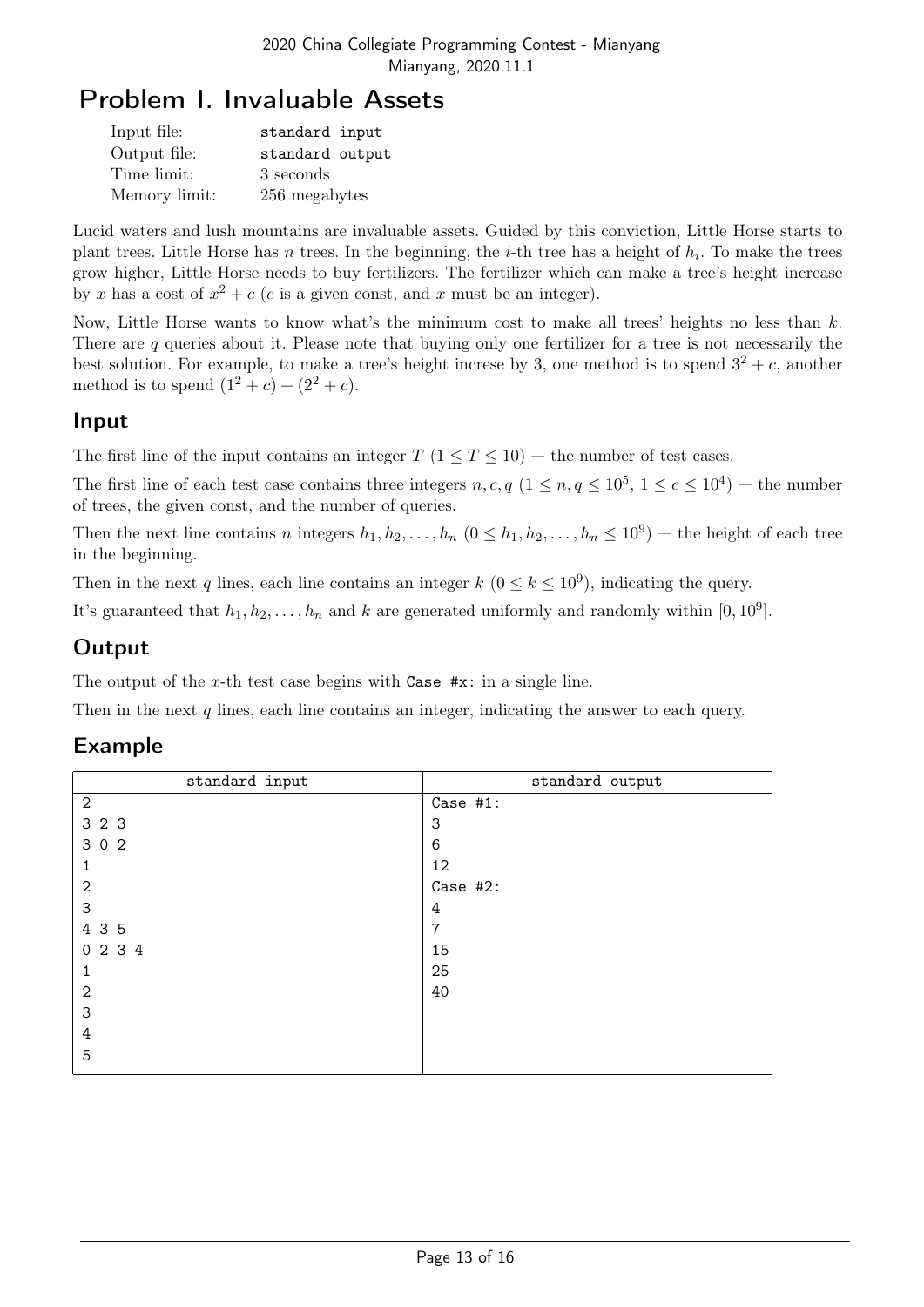# Problem J. Joy of Handcraft

| Input file:   | standard input  |
|---------------|-----------------|
| Output file:  | standard output |
| Time limit:   | 2 seconds       |
| Memory limit: | 256 megabytes   |

Little Horse always does some handcrafts, which is full of joy. This time, he builds a circuit that can turn on and off the bulbs periodically.

There are *n* bulbs in the circuit, the *i*-th of which has a period  $t_i$  and a luminance  $x_i$ . Formally, the *i*-th bulb will be turned on from the  $(2kt_i + 1)$ -th second to the  $(2kt_i + t_i)$ -th second, and it will be turned off from the  $(2kt_i + t_i + 1)$ -th second to the  $(2kt_i + 2t_i)$ -th second,  $k = 0, 1, 2, \ldots$  When the *i*-th bulb is on, its luminance will be  $x_i$ , otherwise its luminance will be 0.

Now, Little Horse wants to know, for each second from the first second to the  $m$ -th second, what's the maximum luminance among all the bulbs.

#### Input

The first line of the input contains an integer  $T$  ( $1 \le T \le 100$ ) — the number of test cases.

The first line of each test case contains two integers  $n, m$   $(1 \leq n, m \leq 10^5)$  – the number of bulbs, and the number of integers you need to output. The sum of n and the sum of m will not exceed  $2 \times 10^5$ .

Then in the next n lines, the *i*-th line contains two integers  $t_i$ ,  $x_i$  ( $1 \le t_i$ ,  $x_i \le 10^5$ ) – the period and the luminance of the i-th bulb.

### **Output**

The x-th test case begins with Case  $\#x$ :, and there follow m integers. The *i*-th integer indicates the maximum luminance among all the bulbs in the  $i$ -th second. If no bulb is on in the  $i$ -th second, output 0.

| standard input | standard output    |
|----------------|--------------------|
| 3              | Case #1: 2 2 1     |
| 2 <sub>3</sub> | Case #2: 3 3 2 0 3 |
| $1\quad1$      | Case #3: 3 0 3     |
| 2 <sub>2</sub> |                    |
| 2 5            |                    |
| $1\,2$         |                    |
| 2 3            |                    |
| 3 3            |                    |
| $1\quad1$      |                    |
| 1 <sub>2</sub> |                    |
| 1 <sub>3</sub> |                    |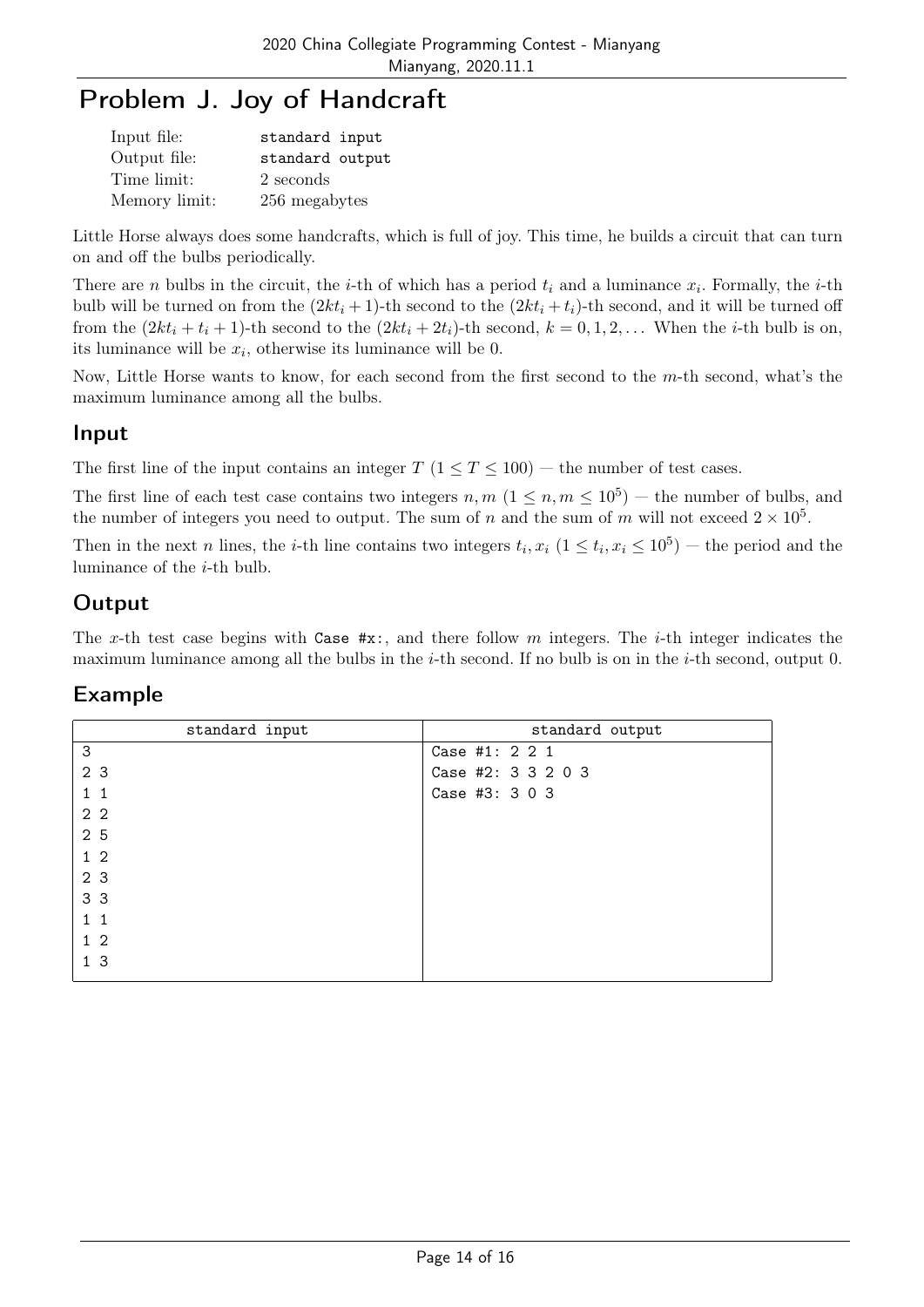# Problem K. Knowledge is Power

| Input file:   | standard input  |
|---------------|-----------------|
| Output file:  | standard output |
| Time limit:   | 1 second        |
| Memory limit: | 256 megabytes   |

Knowledge is power. Little Rabbit and Little Horse both long for more knowledge, so they always challenge each other to some quizzes. Today, Little Rabbit creates a new quiz for Little Horse.

Little Rabbit gives Little Horse a positive integer  $x$ . Little Horse needs to find a set of integers  $S = \{a_1, a_2, \ldots, a_n\}$  that meets the following conditions.

- $\bullet$   $n \geq 2$
- $a_i > 1$ , for  $1 \le i \le n$
- $\sum_{i=1}^n a_i = x$
- $a_i$  and  $a_j$  are co-prime, for any  $i \neq j$

For example, if  $x = 12$ , then  $S = \{3, 4, 5\}$  and  $S = \{5, 7\}$  and  $S = \{2, 3, 7\}$  are all valid sets. Two integers are said to be co-prime if the only positive integer that evenly divides both of them is 1.

We define  $a_{\text{max}}$  as the maximum element of S, and  $a_{\text{min}}$  as the minimum element of S. Little Rabbit wants the value of  $(a_{\text{max}} - a_{\text{min}})$  to be as small as possible. Can you help Little Horse to find the minimum value of  $(a_{\text{max}} - a_{\text{min}})$ ?

#### Input

The first line of the input contains an integer  $T$   $(1 \le T \le 10^5)$  – the number of test cases.

Each test case contains an integer  $x (5 \le x \le 10^9)$  – the integer Little Rabbit gives to Little Horse.

### **Output**

For the x-th test case, if the answer is y, output Case  $\#x$ : y in a single line. If there's no possible solution, output Case #x: -1 in a single line.

| standard input | standard output |
|----------------|-----------------|
|                | Case $#1: 1$    |
| 5              | Case #2: $-1$   |
| -6             | Case #3: 1      |
|                | Case $#4:3$     |
| 10             |                 |